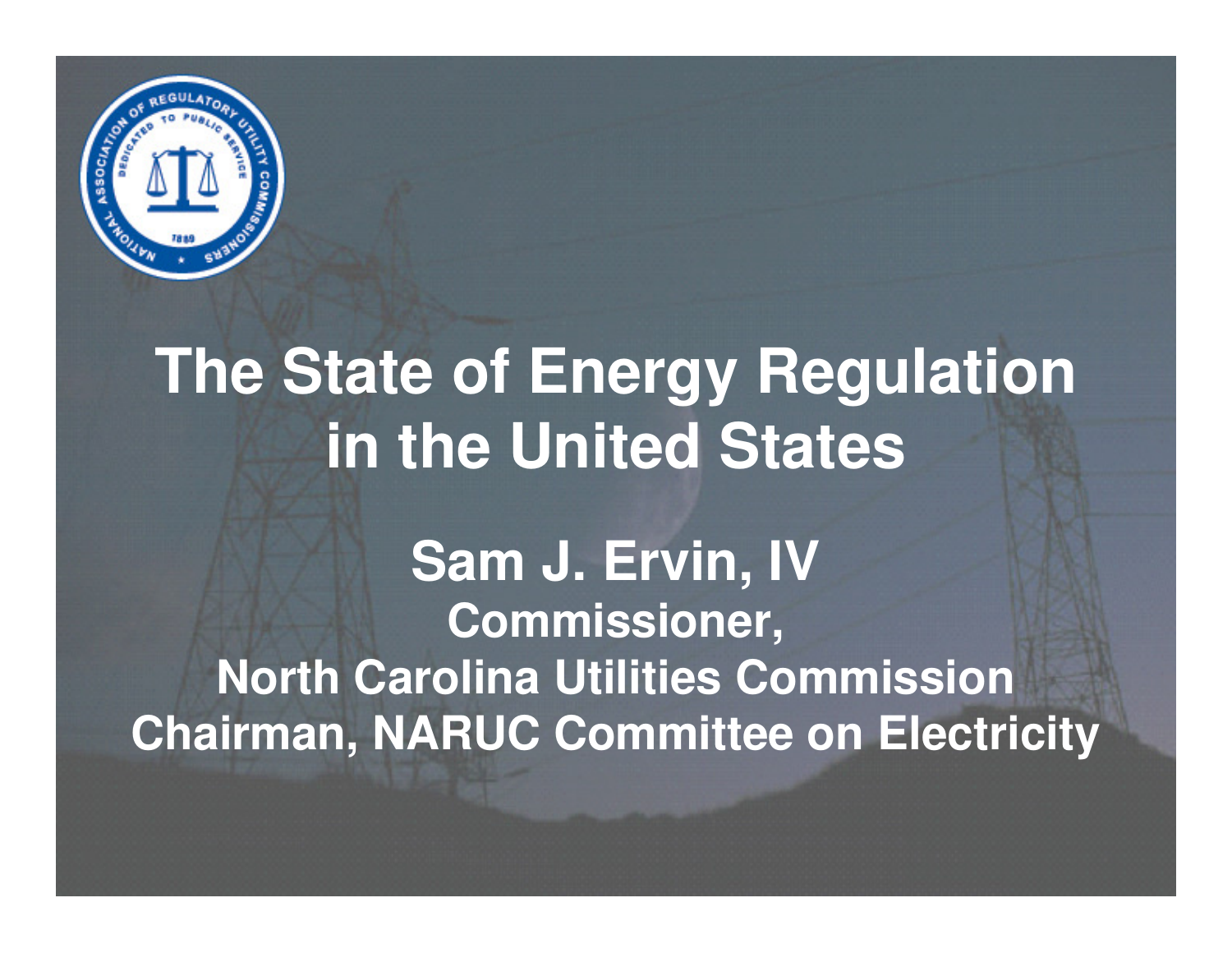## Constitutional Basis of American Regulatory Structure

- Powers of Federal and State Governments enumeratedin the United States Constitution
- Article VI of the Constitution provides that the "Constitution, and the Laws of the United States which shall be made in Pursuance thereof . . . shall be the supreme Law of the Land"
- Article I, Section 8 of the Constitution allows the Federal Government to "regulate Commerce with foreign Nations, and among the several States, and with theIndian Tribes"
- Tenth Amendment to the Constitution provides that the "Powers not delegated to the United States by the Constitution, nor prohibited to it by the States, are reserved to the States respectively, or to the people"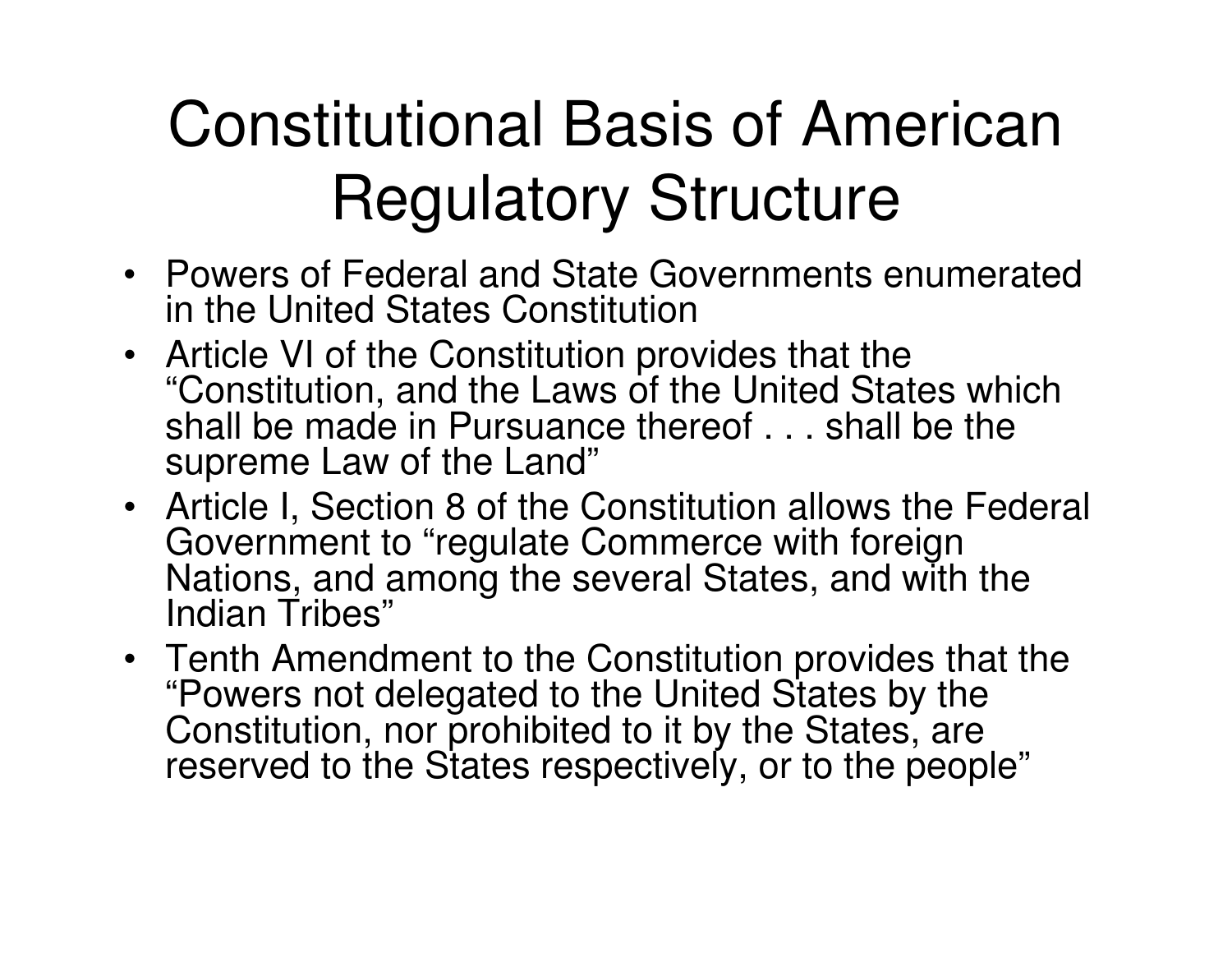## Scope of Federal Authority to Regulate Commerce

- Federal Commerce Clause has a positive and a negative component
- Grants Federal Government broad authority to affirmatively regulate activities that have an effect on commerce between the States
- Prohibits State Governments from imposing an undueburden on the free flow of interstate commerce
- State actions that are inconsistent with affirmative Federal action under the Commerce Clause or unduly interfere with the free flow of interstate commerce are preempted under the Supremacy Clause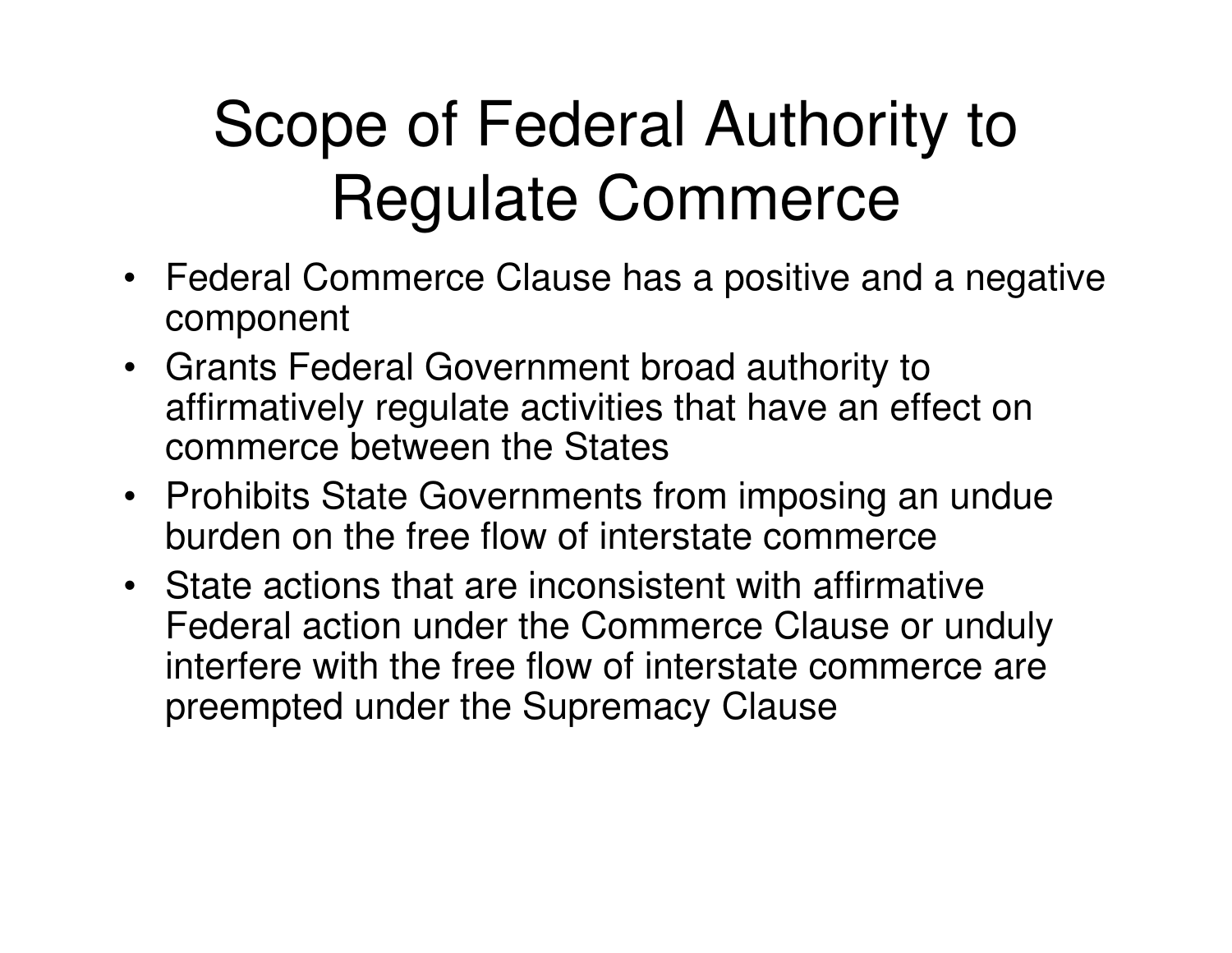## Scope of State Authority to Regulate Business Enterprises

- State Governments retain the "Police Power"
- "Police Power" provides a State Government with broad authority to regulate business enterprises for the protection of the health, safety, morals, and general welfare of its citizens
- As a general proposition, a State Government is free to adopt any scheme for regulating businesses it prefers as long as that scheme
	- Doos not intorforo v Does not interfere with the exercise of Congress' authority to regulate interstate commerce or violate other provisions of the Federal Constitution
	- – Does not result in the taking of private property without just compensation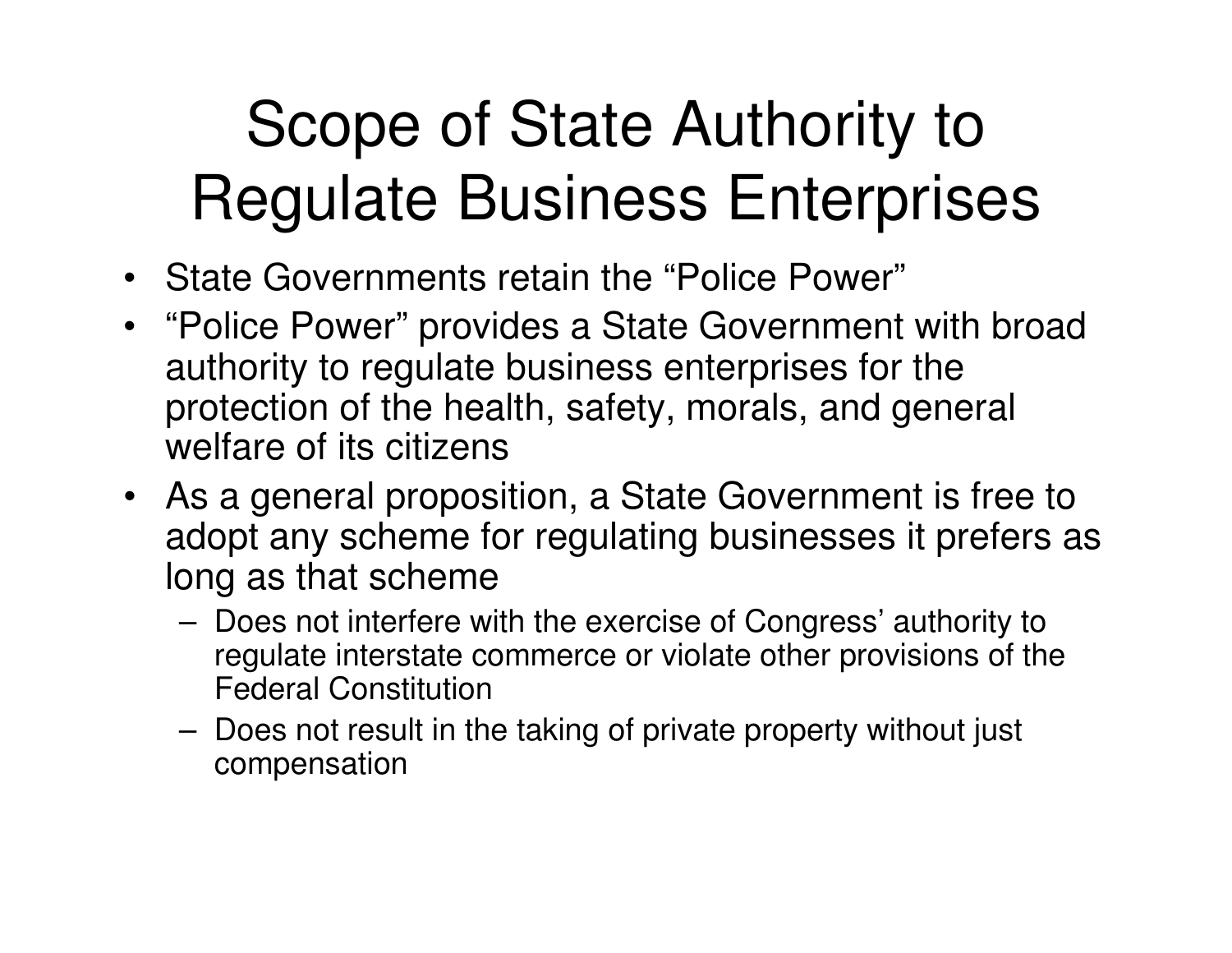## Legal Basis for Regulation of Specific Industries

- Economic regulation initially developed at the State level
- Rested on English common law concept of "property clothed with a public interest" found in the writings of Sir Matthew Hale
- Particular business "clothed with a public interest when used in a manner to make it of public consequence, and affect the community at large" (Munn v. Illinois, 94 U.S. 113, 125 (1877)
- When a business is "clothed with a public interest," the owner, "in effect, grants to the public an interest in that use, and must submit to be controlled by the public for the common good, to the extent of the use that he has created" (Munn v. Illinois, 94 U.S. 113, 125 (1877)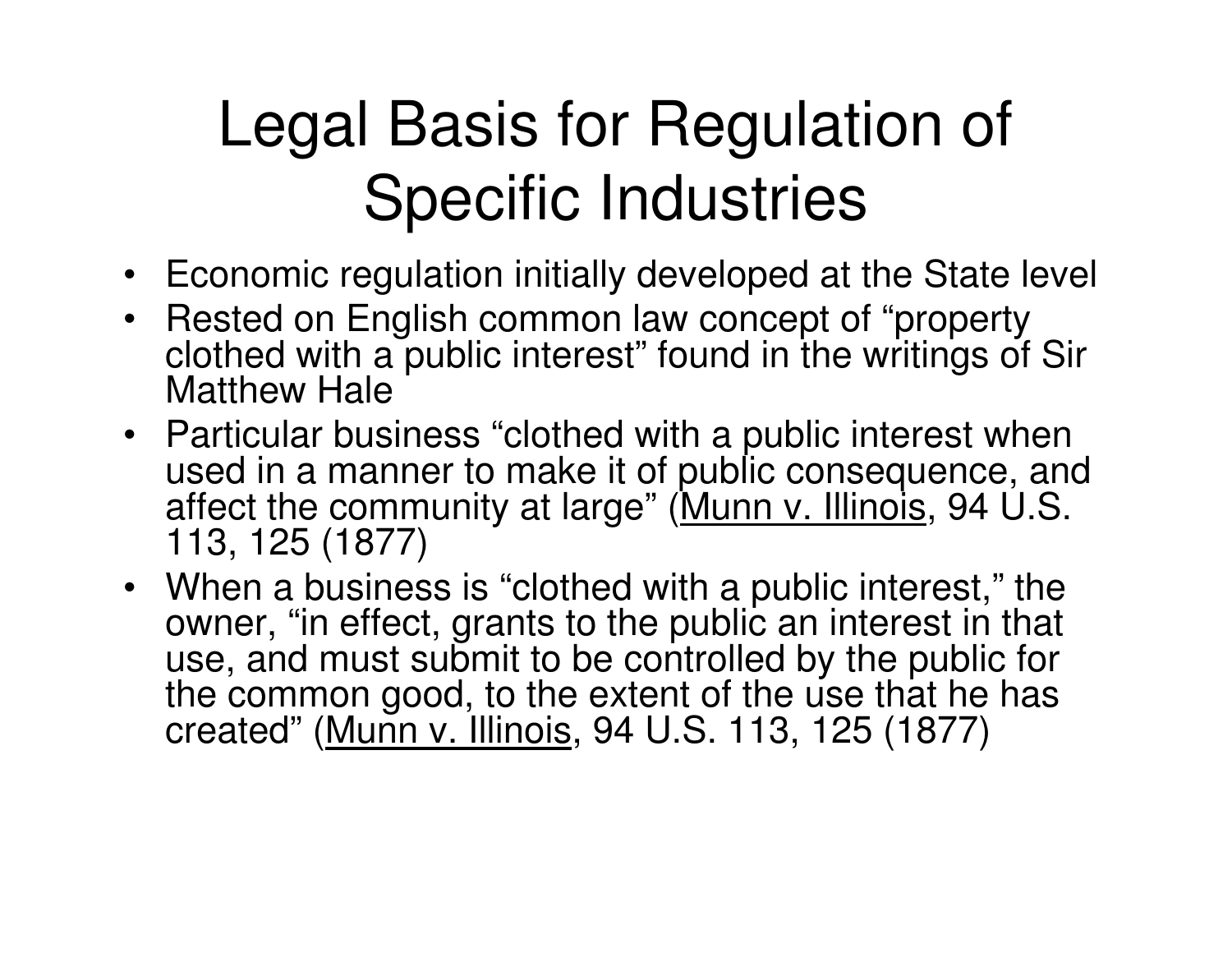#### Industries Deemed "Clothed with a Public Interest"

- Factors leading to the treatment of an industry as "clothed with a public interest" initially included common law precedent, the importance of the industry to the economic life of the State and nation, and the extent to which participants in that industry exercised monopoly power
- Under the decision in Nebbia v. New York, 291 U.S. 502 (1943), all modern business enterprises probably clothed with sufficient "public interest" to be deemed subject to regulation under the Federal **Constitution**
- Initial list of industries deemed "clothed with a public interest"• included ferries, wharves, warehouses, and common carriers such as railroads
- Other industries added to the list over time, including electric power, •natural gas, telephone and telegraph, and water and sewer companies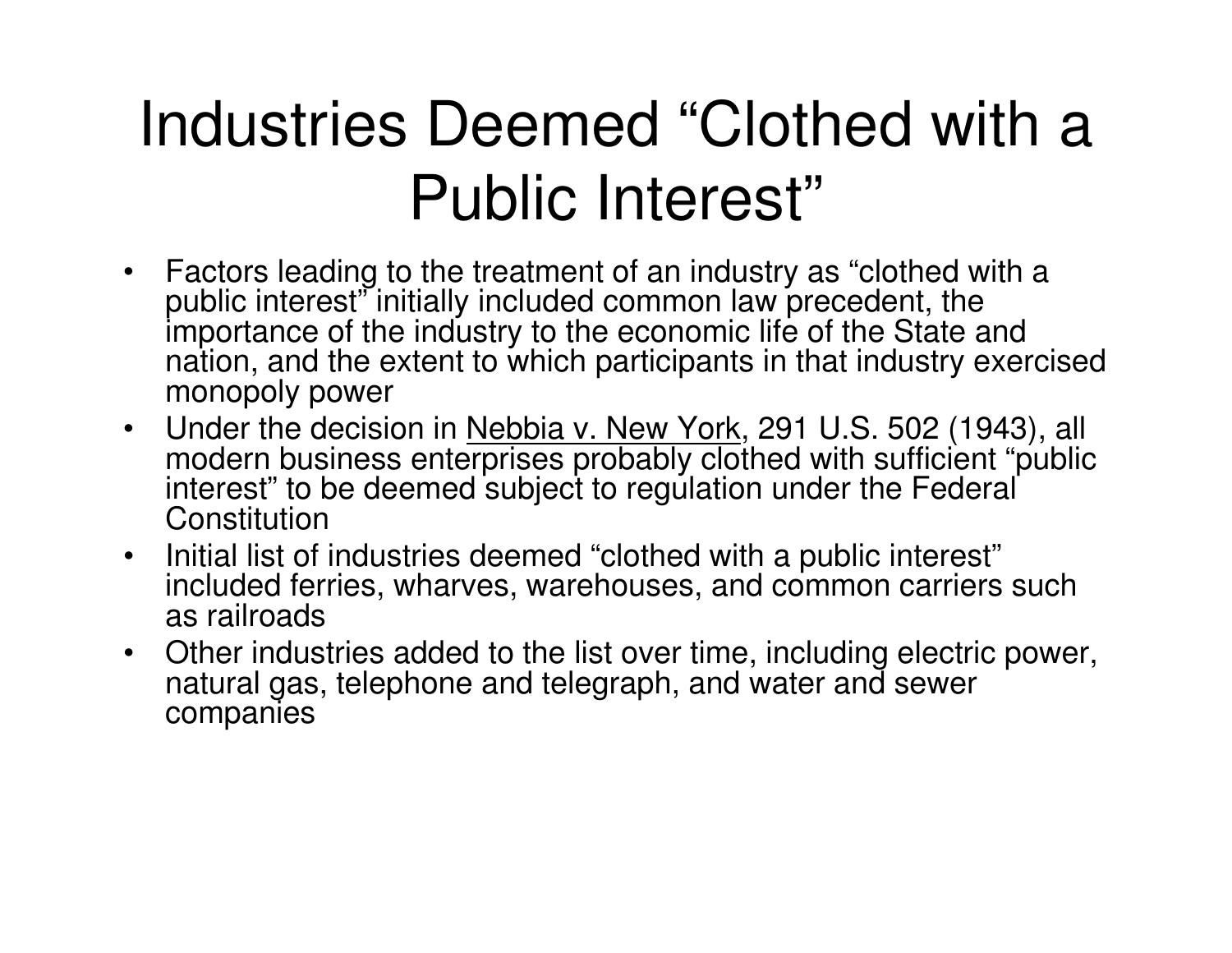## Specific Constitutional Constraints on Federal and State Ratemaking

- $\bullet$  Early efforts at economic regulation of specific industries subject to significant constitutional challenge
- Initially, Supreme Court held that, as a constitutional matter, "all calculations  $\bullet$ as to the reasonableness of rates . . . must be [based upon] the fair value of the property being used  $\dots$  for the convenience of the public" (Smyth  $v$ . Ames, 169 U.S. 466, 547 (1898)
- For many years, Supreme Court required to address detailed constitutional challenges to specific aspects of State and Federal ratemaking decisions
- Finally, Supreme Court effectively ended this exercise by adopting the "end  $\bullet$ result" test, under which "the impact of the rate order" rather than "the method employed" is determinative of its constitutionality (FPC v. Hope Natural Gas, 320 U.S. 591, 602 (1944)
- •Hope "end result" test reaffirmed in 1989 and remains the applicable<br>atopderd for evolucting constitutional obellences to State and Eaders standard for evaluating constitutional challenges to State and Federal ratemaking decisions (Duquesne Light Co. v. Barash, 488 U.S. 299 (1989)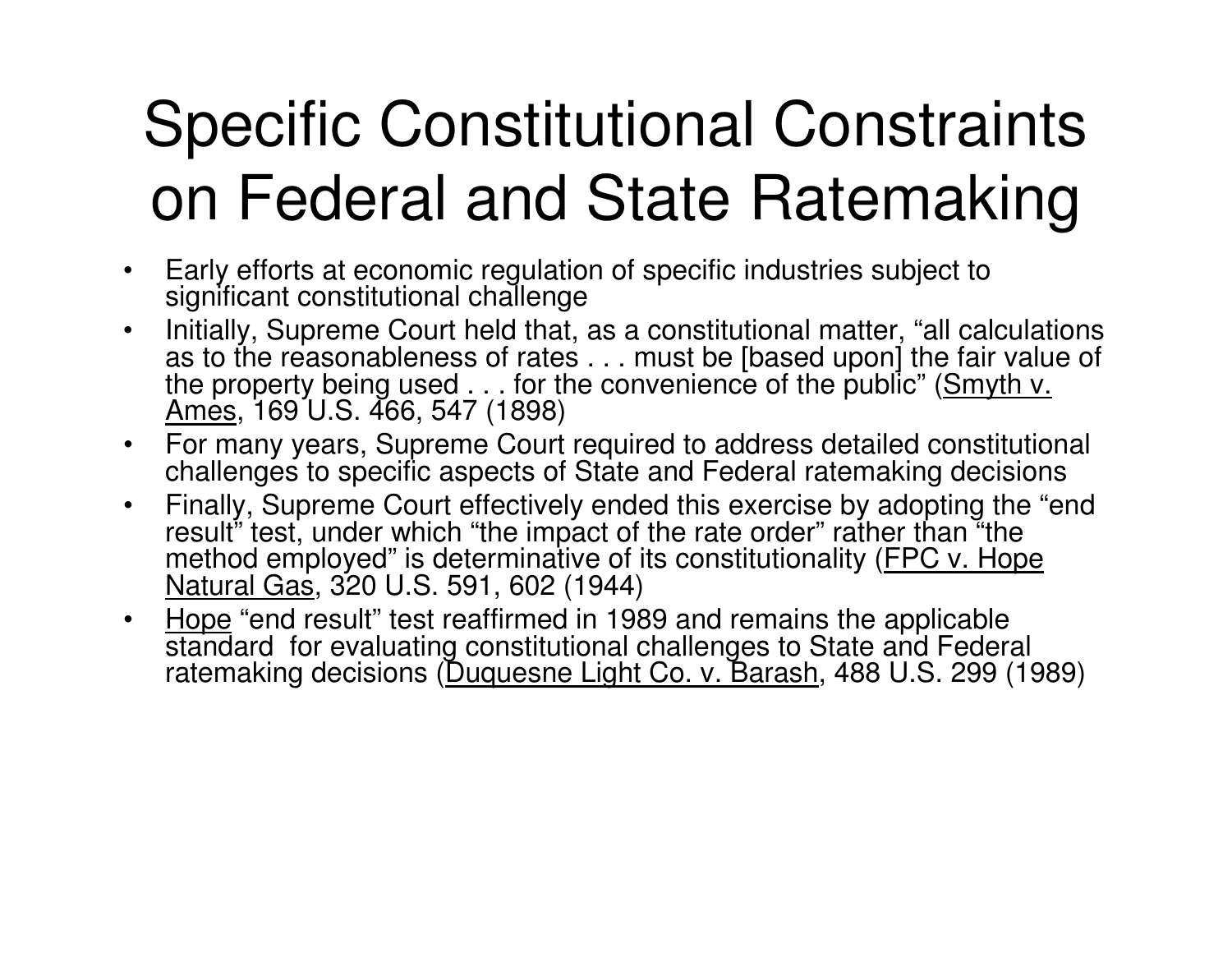Electric Power Initially Subject to Regulation at the State Level

- • Commercial electric industry began to develop in the United States in the late 19<sup>th</sup> Century
- • By 1920, most States had subjected the electric industry to economic regulation by State Commissions
- • Today, all 50 States exercise some degree of regulatory control over the electric industry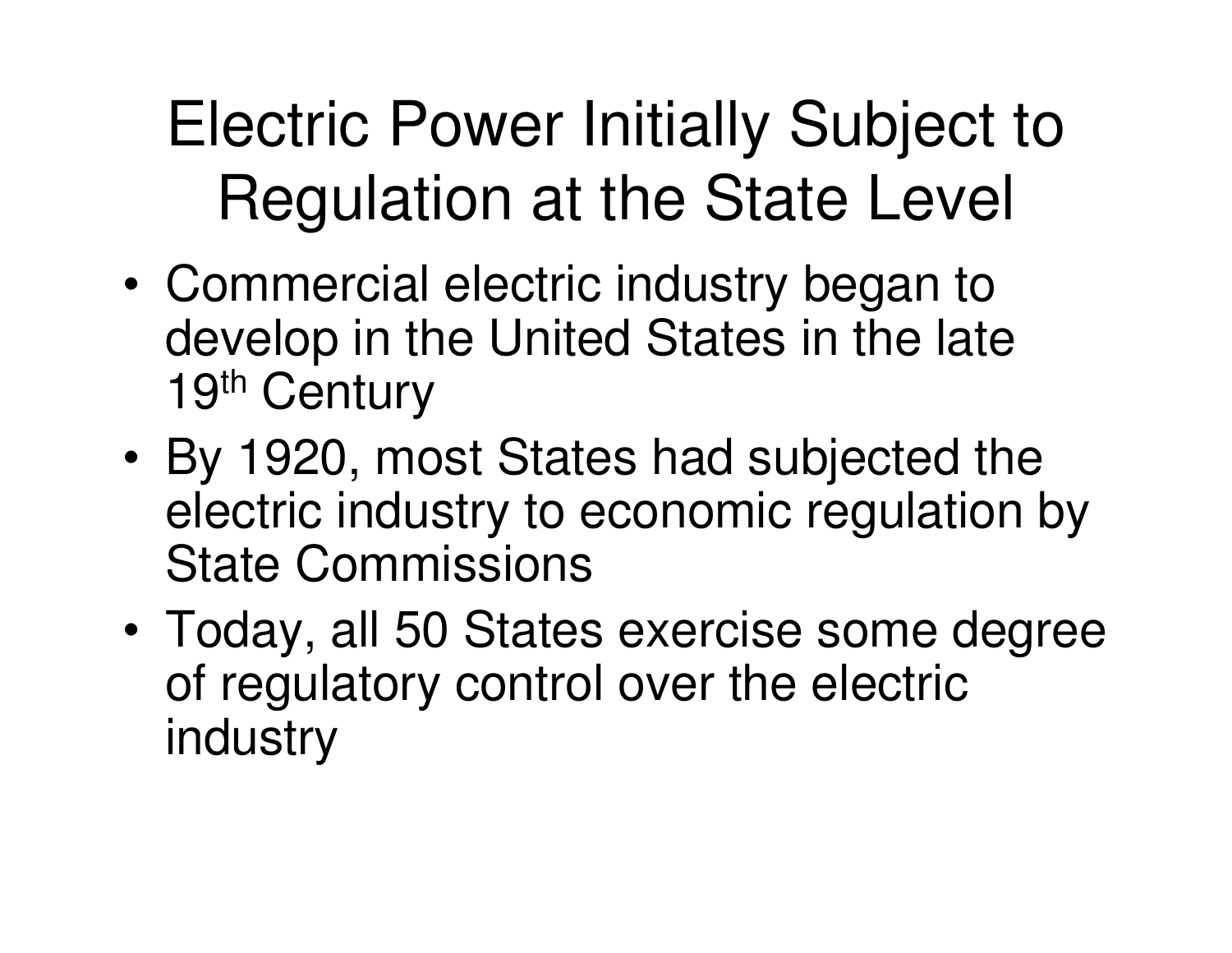#### State Regulatory Authority in Traditionally-Regulated States

- State Commission regulatory authority generally extends to all components of electric service provided by investor-owned electric companies directly to end-user customers for compensation
- State Commission regulatory authority may or may not extend, in whole or in part, to
	- –Municipal distribution systems
	- **Links of the Common** Rural electric cooperatives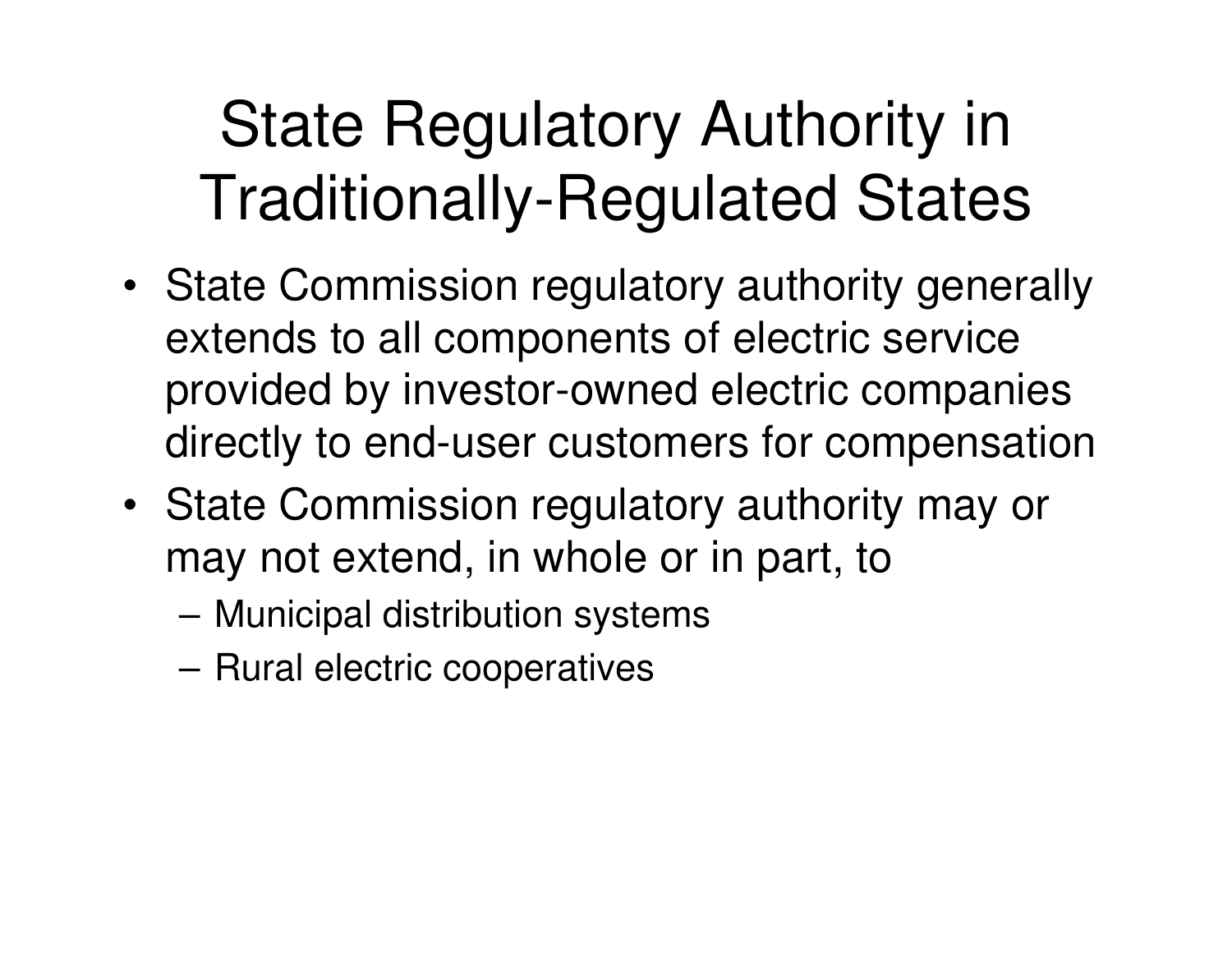Components of Traditional State Regulation of Electric Industry

- • Establishment of monopoly franchised service territory
- • Obligation to provide reasonably adequate service on a non-discriminatory basis to customers located within that service territory
- • Rates for service established on the basis of the cost of providing service plus a reasonable return on investment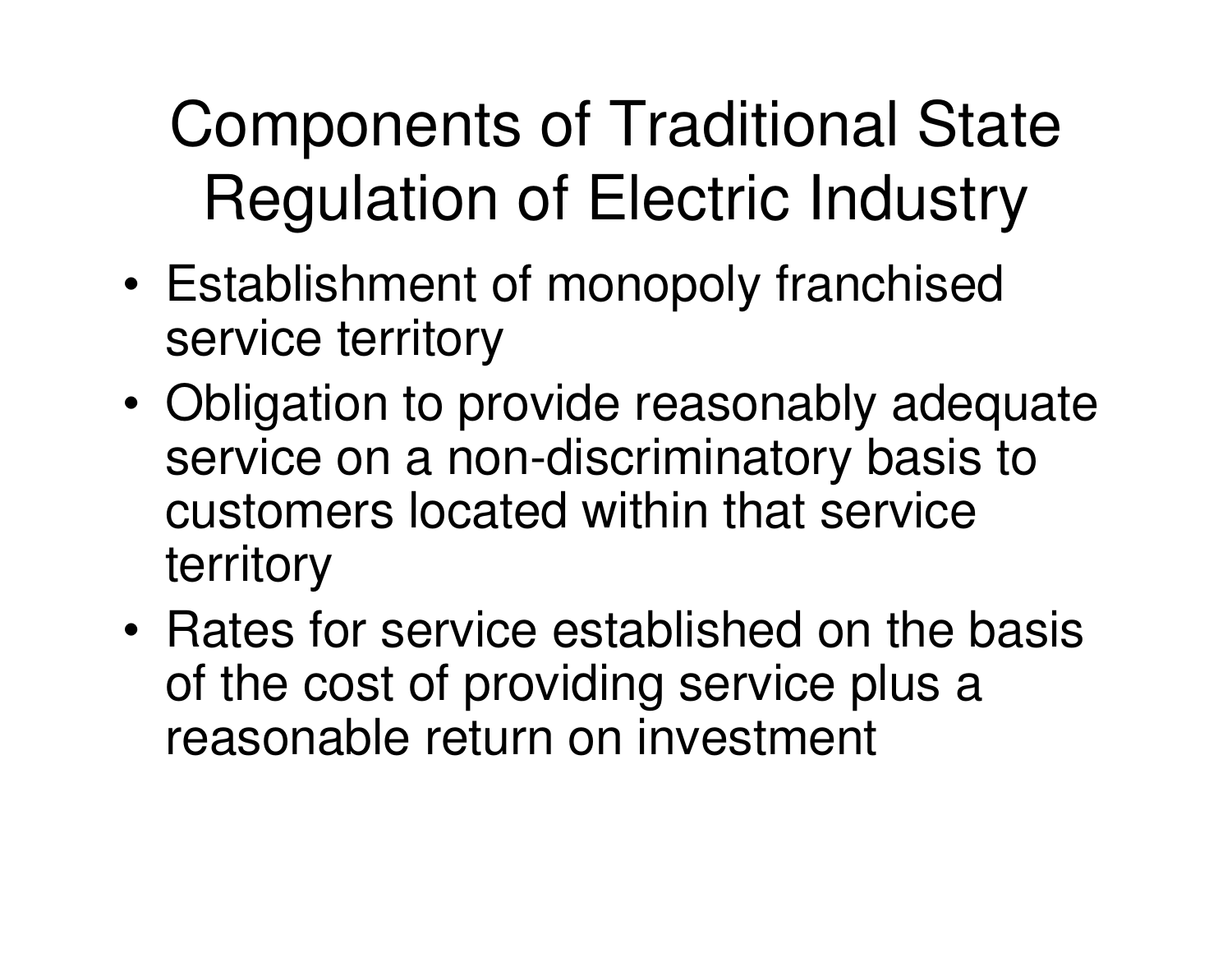## Other Aspects of Traditional State Regulation of Electric Industry

- $\bullet$  Regulated companies prohibited from charging rates other than those established or allowed by the State Commission
- State Commissions have the authority to order regulated companies  $\bullet$ to make specific service improvements
- State Commissions approve company resource expansion plans $\bullet$
- State Commissions prescribe the manner in which company books  $\bullet$ of account are to be kept
- $\bullet$  State Commission approval required for mergers, acquisitions, ortransfers of control of significant company assets
- State Commission approval required for the issuance of debt or •equity securities
- Affiliate transactions subject to close State Commission scrutiny $\bullet$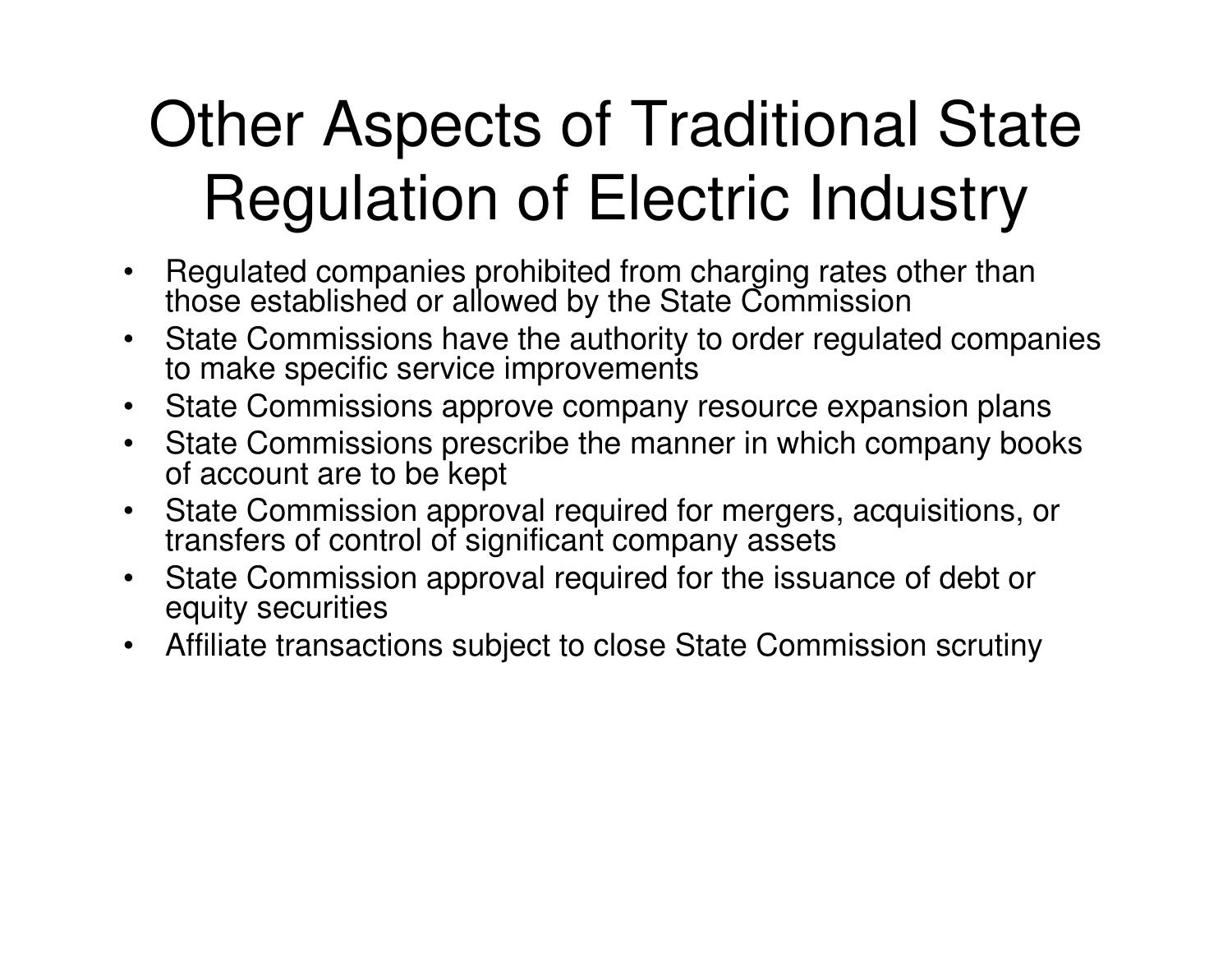#### Retail Regulation in Restructured **States**

- $\bullet$  Within the last decade, many States have begun the process of deregulating the generation component of electric service
- Restructuring movement resulted from dissatisfaction with results of  $\bullet$ traditional regulation and belief that deregulatory policies applicable to other industries had proven successful
- $\bullet$ State restructuring plans vary widely from one State to another
- • State restructuring plans generally
	- Exempt municipal and rural cooperative systems
	- Retain pervasive regulatory control over the distribution function
	- Allow market pricing for customers electing to shop for generation service
	- Allow customers electing to shop to aggregate their loads
	- Require the distribution utility or some other entity to provide default generation service to those customers that have not affirmatively elected an alternative generation supplier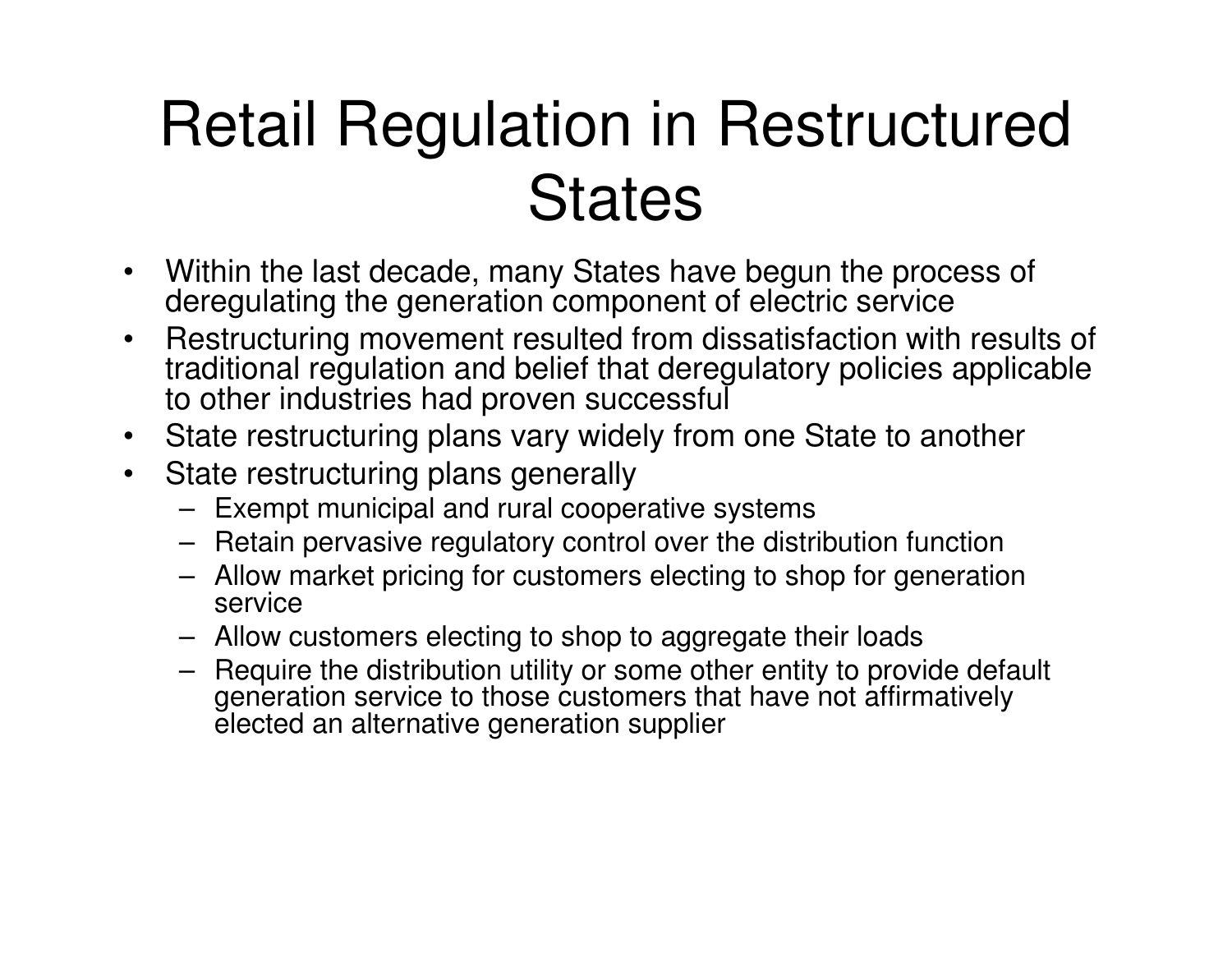## Origins of Federal Regulation of the Electric Industry

- No Federal regulation of any aspect of the electric power industry until 1920, when Federal Water Power Act was enacted
- In 1927, Supreme Court held that a State Commission attempt to establish rates for power generated in that State and sold to a distributor in another State was an impermissible attempt by that State to regulate interstate commerce (Rhode Island PUC v. Attleboro Steam and Electric Company, 273 U.S. 83 (1927)
- Attleboro decision created a "regulatory gap" that was filled through the enactment of the Federal Power Act in 1935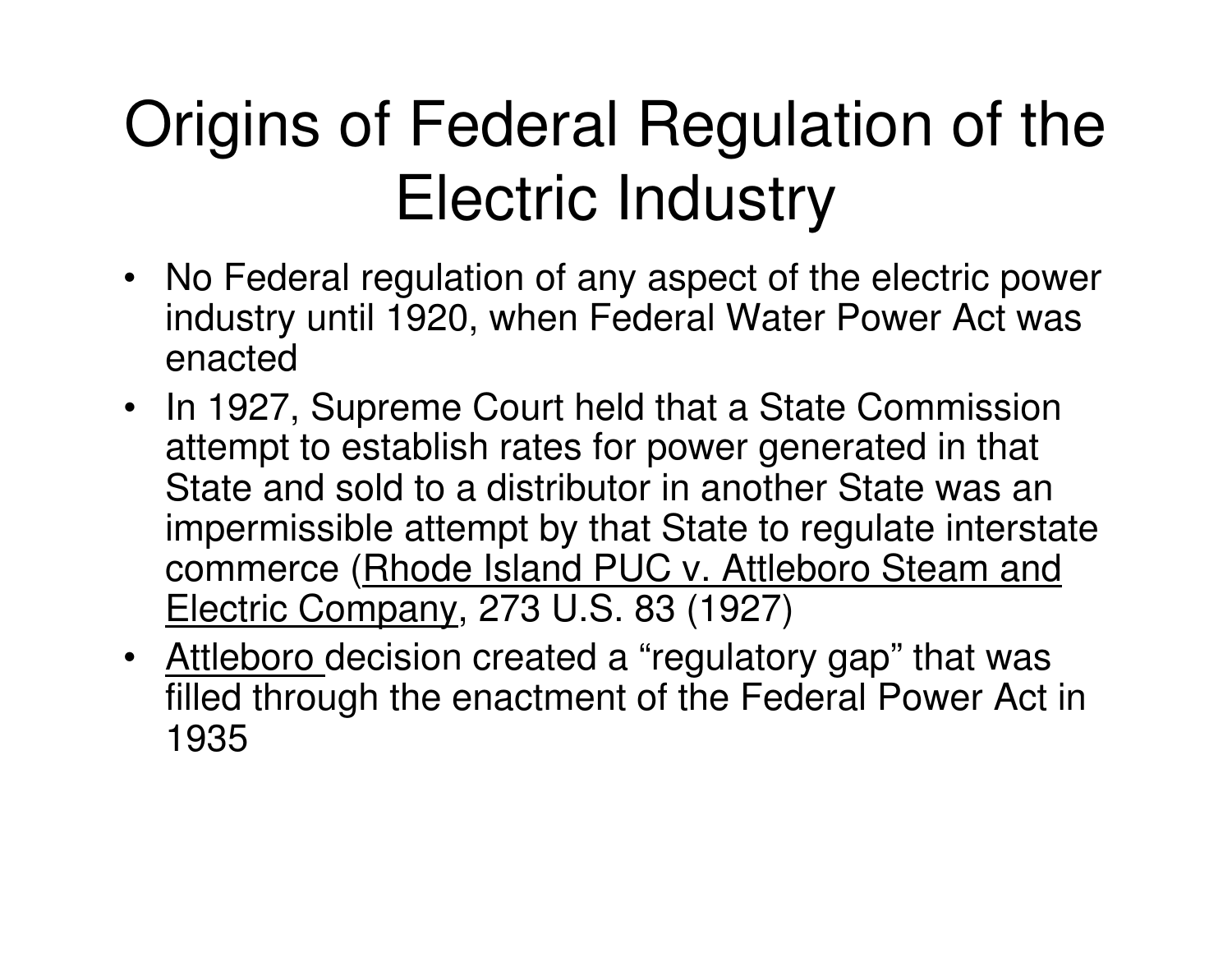## Scope of Federal Regulation of the Electric Industry

- As a Federal Constitutional matter, "the cord from a light plug to a toaster on the breakfast table is a facility for transmission of interstate energy if any part of the load is generated without the state" (Connecticut Light and Power Co. v. FPC, 324 U.S. 515, 529 (1945)
- However, Congress has not granted all constitutionally permissible authority to the FERC
- As a result, scope of the Federal Energy Regulatory Commission's (FERC) regulatory authority hinges on the provisions of various Congressional enactments rather than on the contents of any Federal Constitutional provision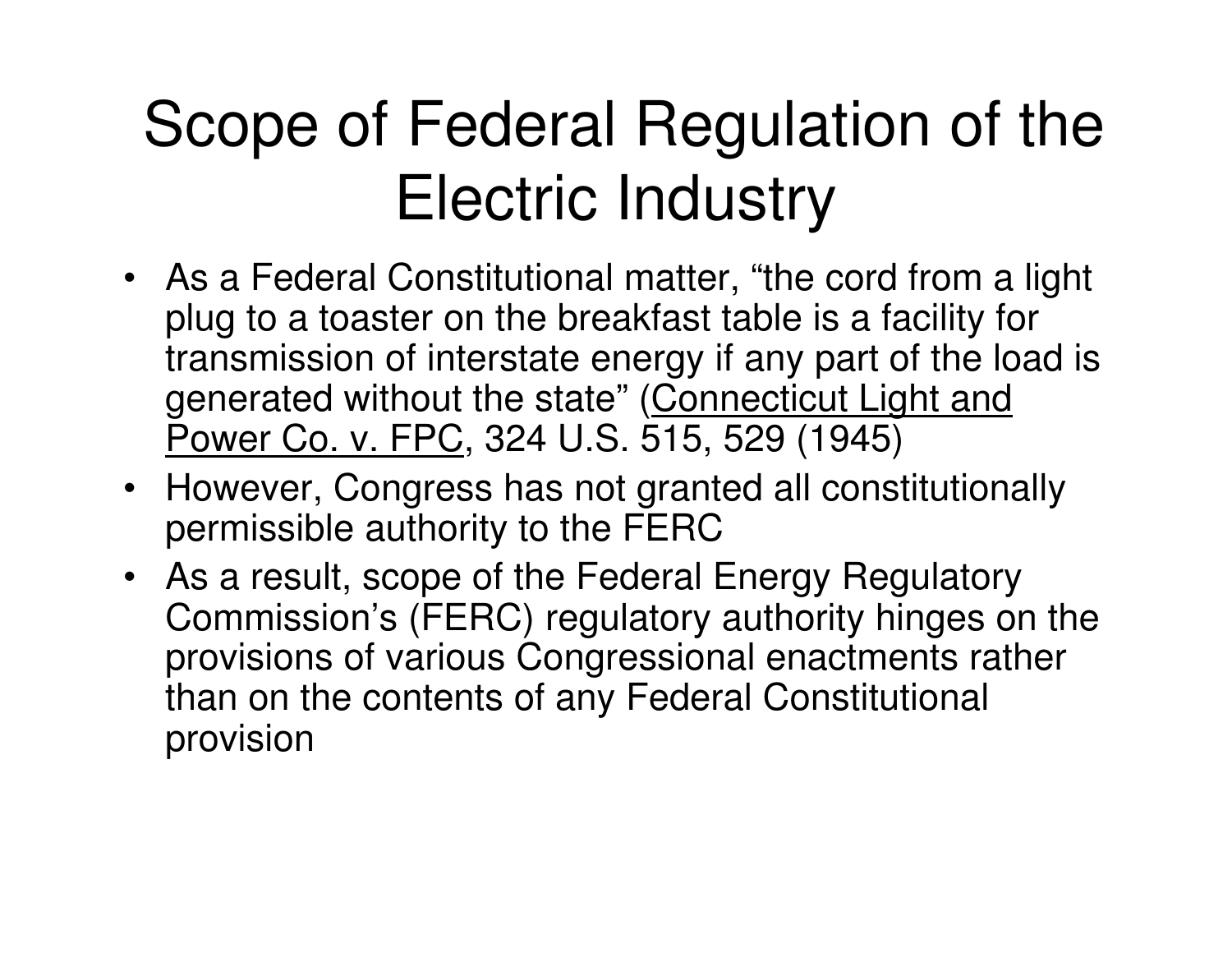## Major Legislation Creating FERC's Existing Jurisdiction

- •Federal Water Power Act of 1920
- •Federal Power Act of 1935
- • Public Utility Regulatory Policies Act of 1978 (PURPA)
- •Energy Policy Act of 1992 (EPACT 1992)
- •Energy Policy Act of 2005 (EPACT 2005)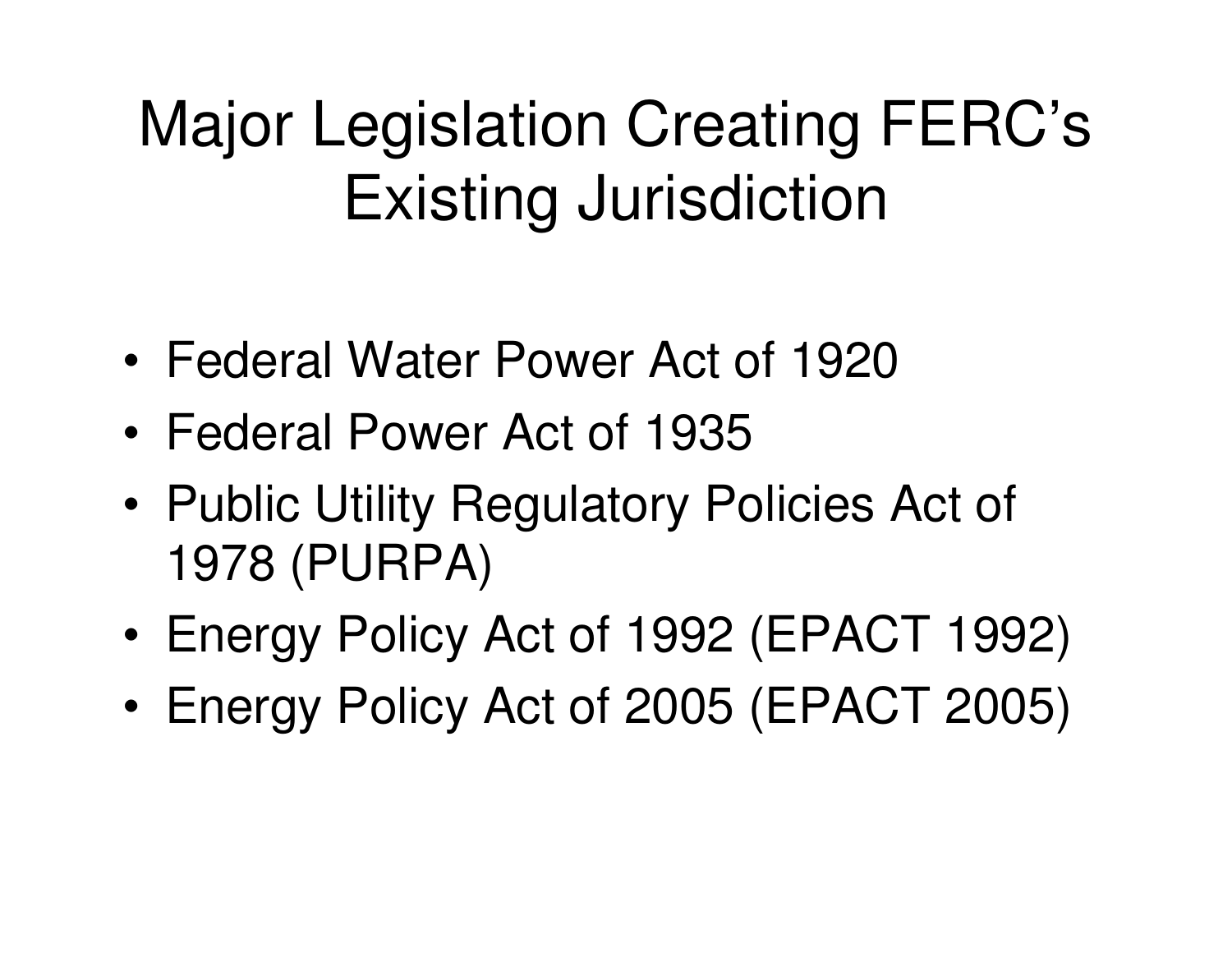#### General Scope of Federal **Jurisdiction**

- FERC has jurisdiction over " the transmission of electric energy in interstate commerce and . . . the sale of electric energy at wholesale in interstate commerce" (16 U.S.C.  $\S$  824(b)(1))
- "[E]lectric energy shall be held to be transmitted in interstate commerce if transmitted from a State andconsumed at any point outside thereof" (16 U.S.C. §824(c))
- "'[S]ale of electric energy in interstate commerce' . . . means a sale of electric energy to any person for resale" (16 U.S.C. § 824(d))
- FERC has "jurisdiction over all facilities for such transmission or sale of electric energy" (16 U.S.C. §824(b)(1))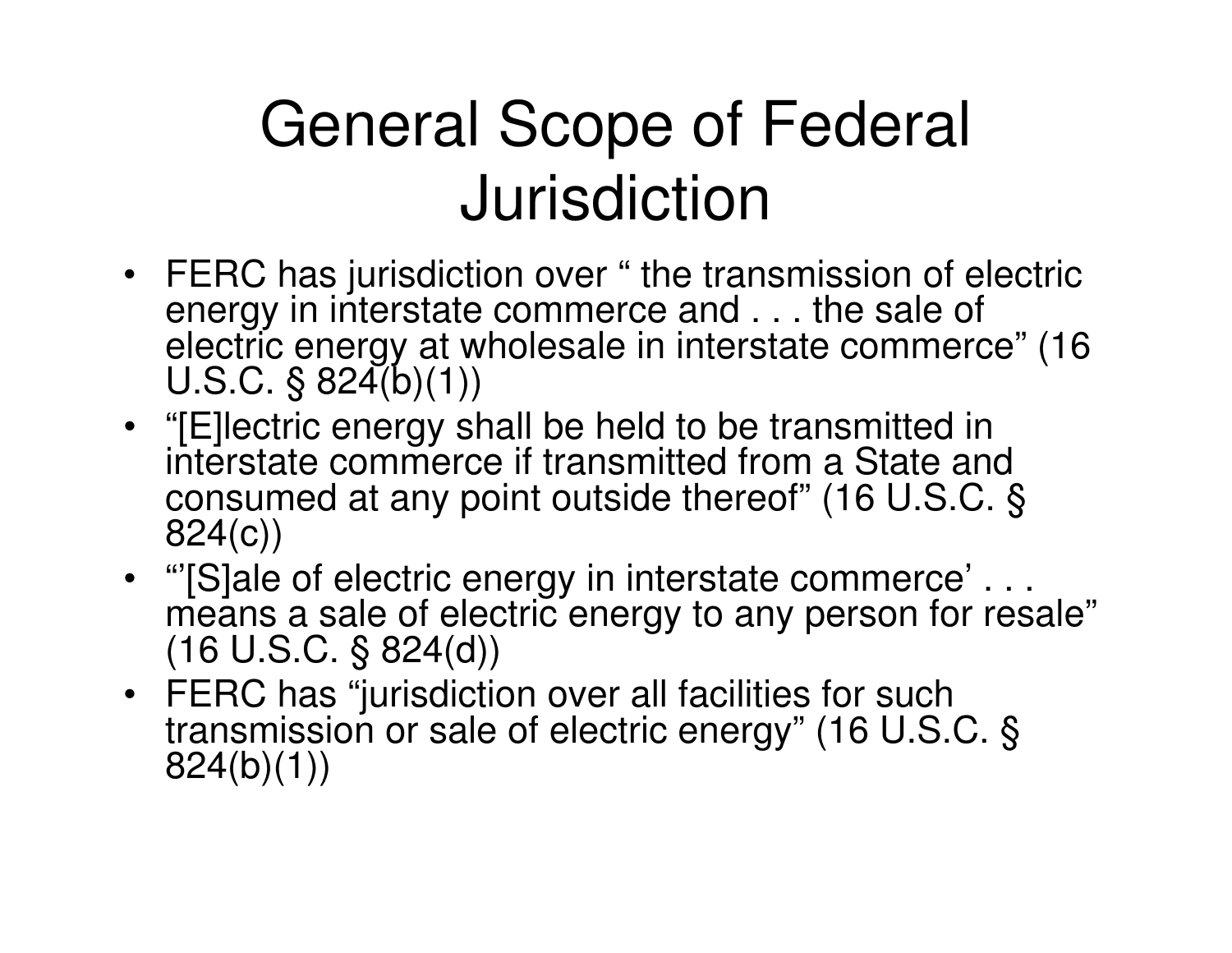#### Limitations on FERC Jurisdiction

- $\bullet$  FERC jurisdiction extends "only to those matters which are not subject to regulation by the States" (16 U.S.C. § 824(a))
- FERC lacks jurisdiction over
	- "facilities for the generation of electric energy" (16 U.S.C. § 824(b)(1))
	- "facilities used in local distribution" (16 U.S. C. § 824(b)(1))
- FERC jurisdiction generally applicable to "public utilities," defined as "any person who owns or operates facilities subject to the jurisdiction of the Commission" (16 U.S.C. § 824(e))
- FERC lacks jurisdiction over "the United States, a State or any political subdivision of a State[, or] an electric cooperative that receives financing under the Rural Electrification Act of 1936" "or that sells less than 4,000,000 megawatt hours of electricity per year"in the absence of a specific provision of the Federal Power Act to the contrary (16 U.S.C. § 824(f))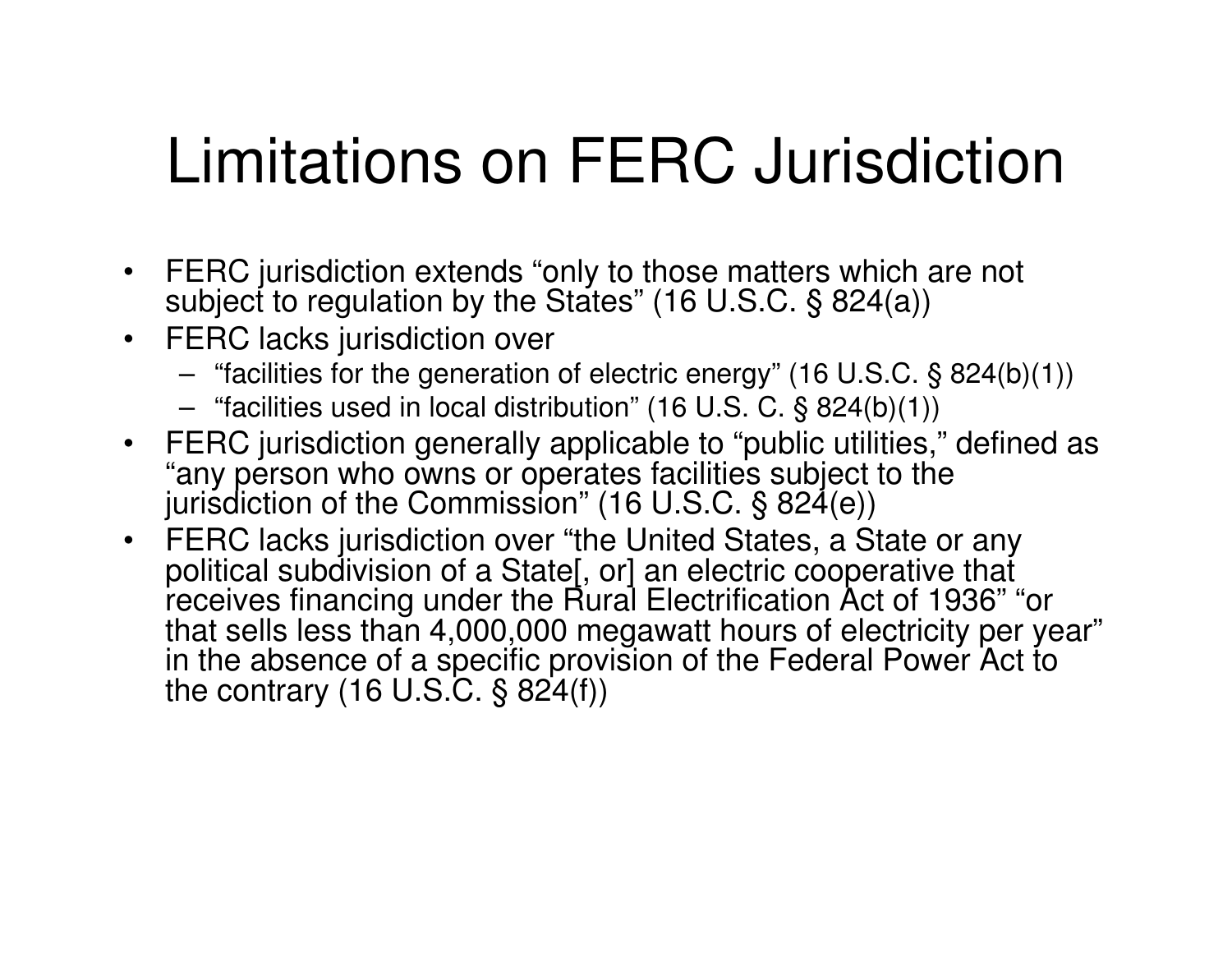## Scope of FERC Ratemaking Authority Over Public Utilities

- $\bullet$  All rates and charges "made, demanded, or received by any public utility" relating to FERC-jurisdictional activities "shall be just and reasonable, and any such rate or charge that is not just and reasonable is hereby declared to be unlawful" (16 U.S.C. § 824d(1))
- "[A]ll rates and charges for any transmission or sale subject to the •jurisdiction of the Commission" shall be filed with the FERC (16 U.S.C. §824d(c))
- $\bullet$  "[N]o change shall be made by any public utility in any such rate, charge, classification, or service . . . except after sixty days' notice to the Commission," subject to the FERC's authority to suspend proposed rates (16 U.S.C. § 824d(d))
- "Whenever the Commission, after a hearing had upon its own motion or upon complaint, shall find that any rate, charge, or classification demanded, observed, charged, or collected by any public utility for any transmission or sale subject to the jurisdiction of the Commission . . . is unjust, unreasonable, unduly discriminatory or preferential," the FERC shall<br>establish an appropriate rate (16 U.S.C. § 824e(a))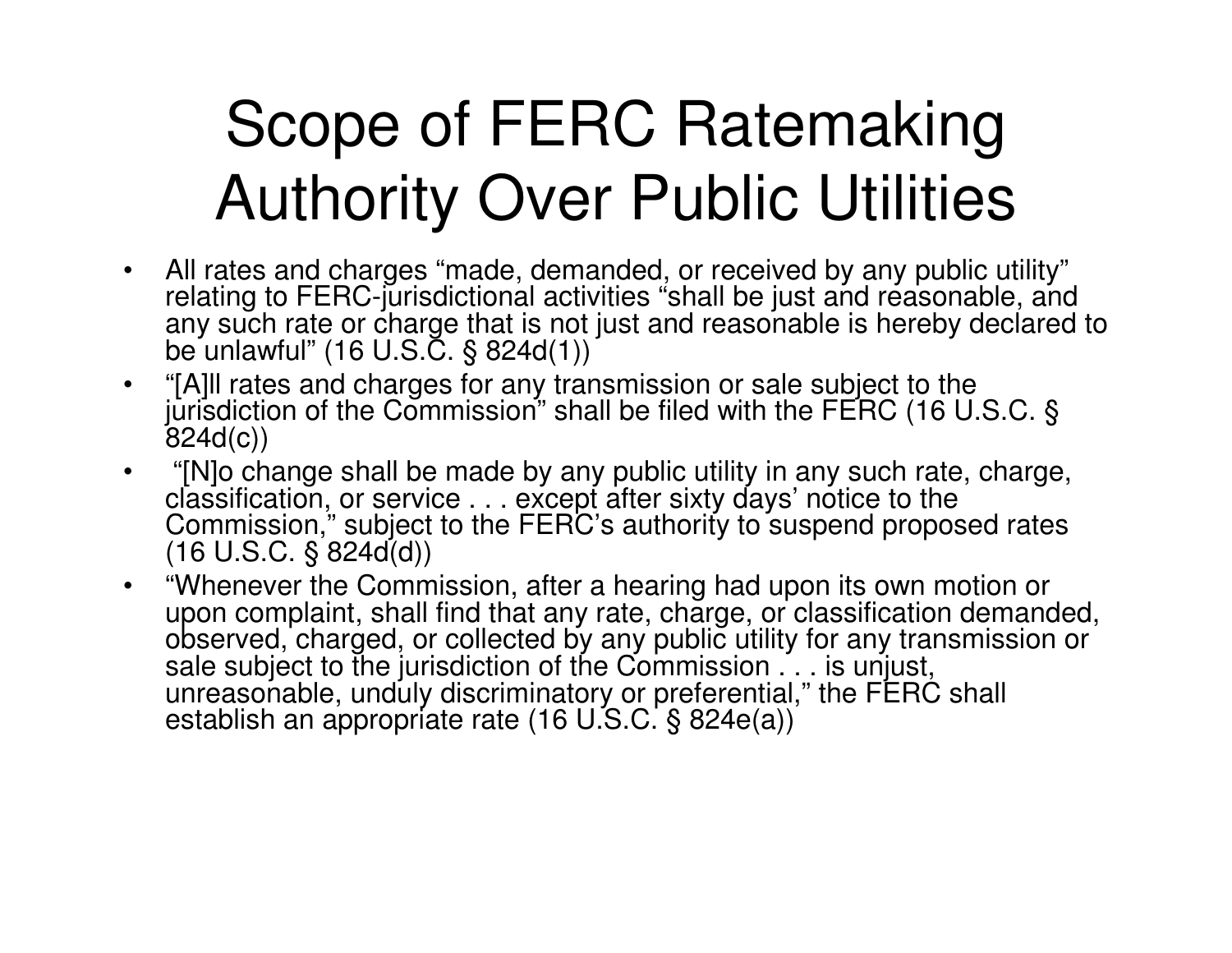## Other Areas of FERC Regulatory **Authority**

- $\bullet$ License and regulate hydroelectric generating facilities (16 U.S.C. § 797)
- Adopt rules encouraging cogeneration and small power production by  $\bullet$ electric utilities in instances in which an adequately competitive wholesale electric market does not exist (16 U.S.C. § 824a-3)
- Approve proposed dispositions, mergers, consolidations, acquisitions, or •changes in control involving assets subject to the FERC's transfer jurisdiction (16 U.S.C. § 824a-4)
- $\bullet$  Approve the formation and regulate the operations of an Electric Reliability Organization with the authority to develop, implement, and enforce mandatory reliability rules for the bulk power system (16 U.S.C. § 824o)
- $\bullet$  Approve applications for authority to construct transmission facilities in national interest electric transmission corridors under limited circumstances (16 U.S.C. § 824p)
- Adopt rules facilitating price transparency in markets for the sale and •transmission of electric energy in interstate commerce (16 U.S.C. § 824t)
- $\bullet$ Address market manipulation issues (16 U.S.C. § 824v)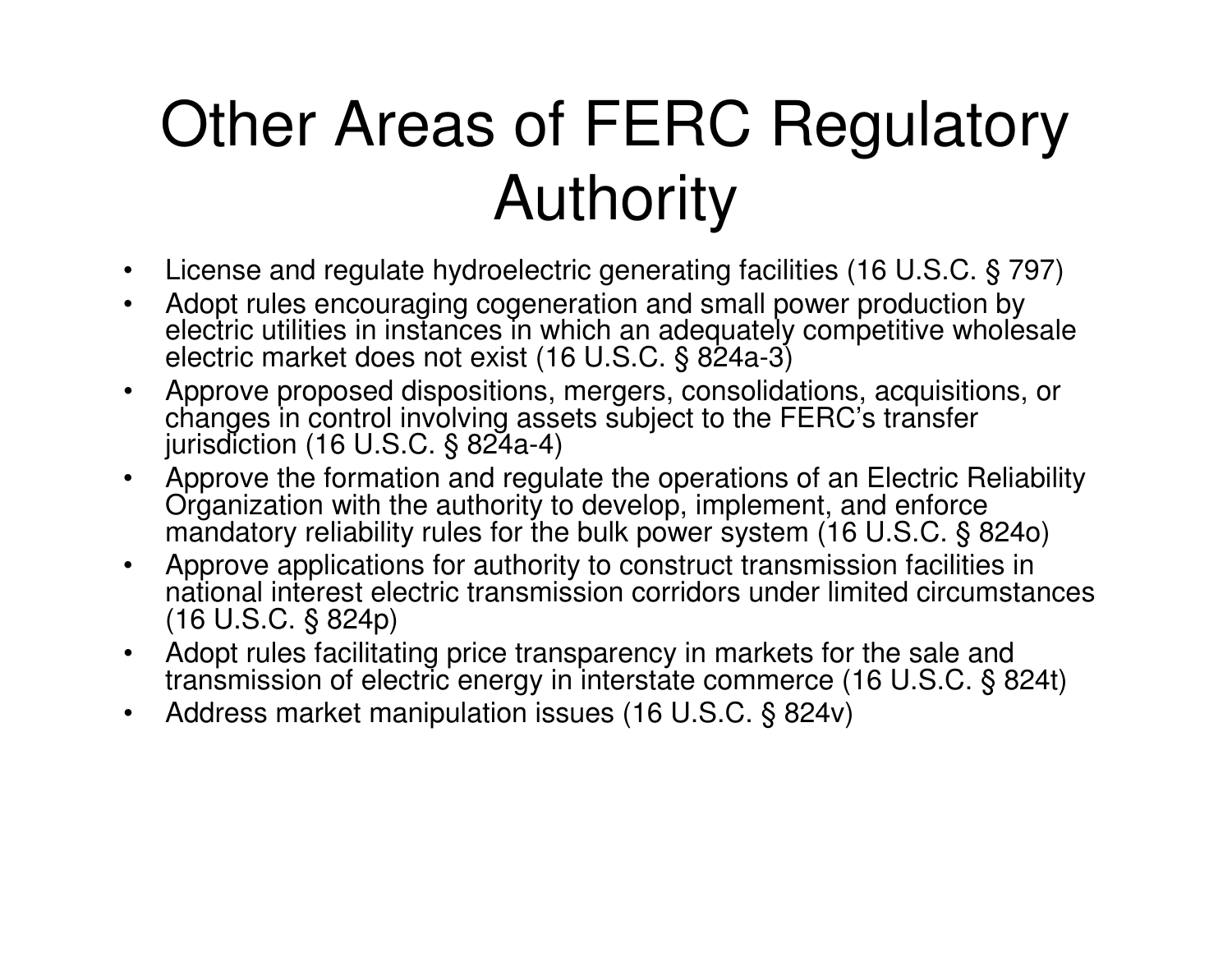## Relationship Between Regulatory and Other Agencies

- $\bullet$  American antitrust laws generally contain an exemption for regulated activities (Parker v. Brown, 317 U.S. 341 (1943))
- Federal Trade Commission has, on occasion, participated in FERC  $\bullet$ proceedings addressing wholesale market issues, usually for the purpose of advocating the use of structural solutions to competition-related issues
- $\bullet$  As FERC has gained authority to address market manipulation issues, it has been ordered to act in conjunction with the Commodity Futures Trading Commission
- Signed a Memorandum of Understanding with the CFTC in 2005 that  $\bullet$ provided for the sharing of information as required by 16 U.S.C. § 824t(c)(1)
- $\bullet$  FERC and the CFTC cooperated in a recent investigation into alleged natural gas futures market manipulation that affected physical natural gas markets over which FERC has jurisdiction
- • FERC, with support from the States, has recently been involved in litigation over the extent of FERC's jurisdiction over the conduct at issue in that proceeding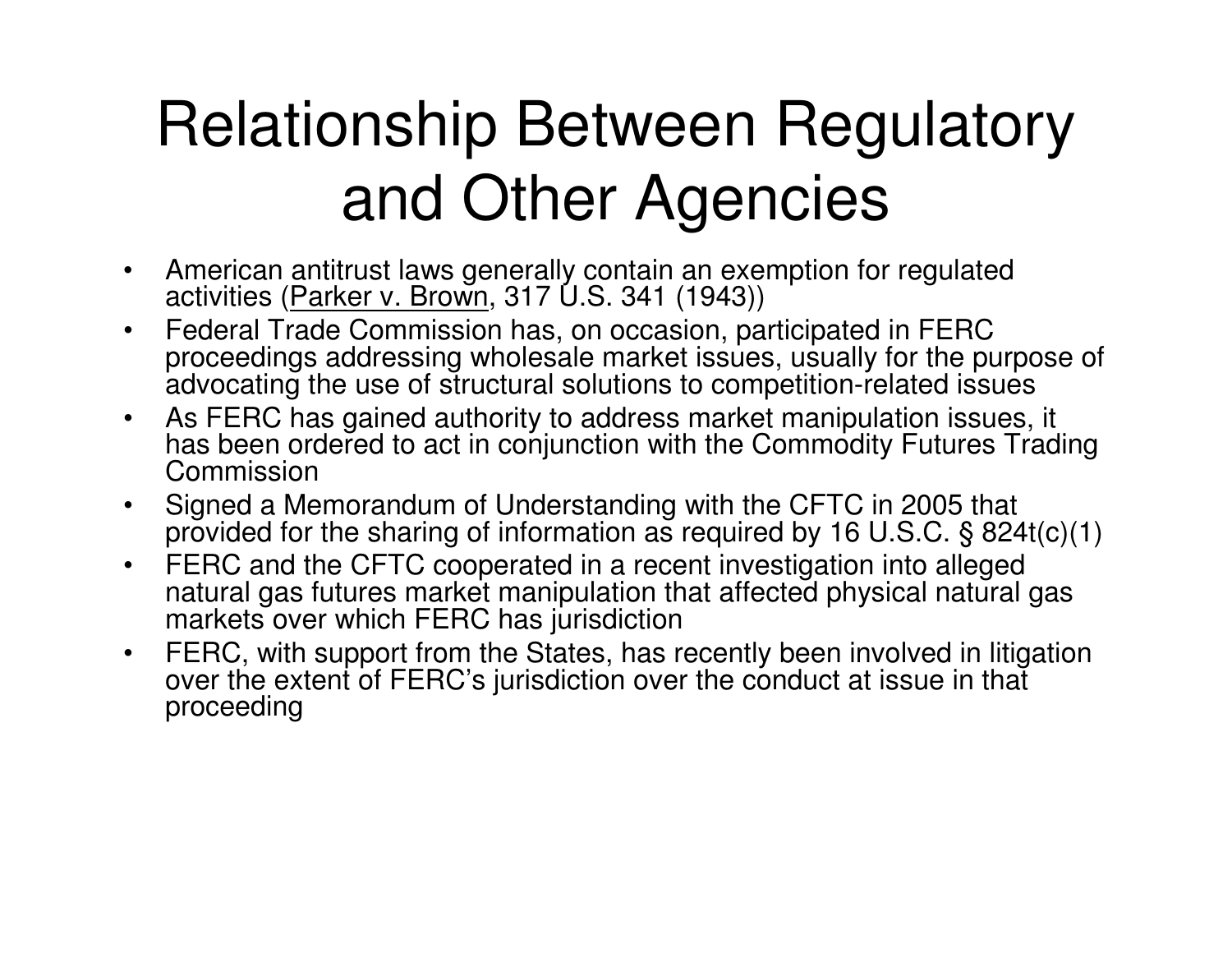#### Regulatory Approach Adopted by FERC

- For many years, FERC regulated wholesale sales andtransmission service provided by jurisdictional public utilities using traditional regulatory techniques such as cost-based ratemaking
- For various reasons, including the enactment of PURPA and EPACT 1992, FERC moved away from traditional cost of service regulation and attempted to facilitate the development of competitive wholesale electric markets
- Efforts to facilitate the development of competitive wholesale electric markets contemporaneous with movement to retail restructuring in some States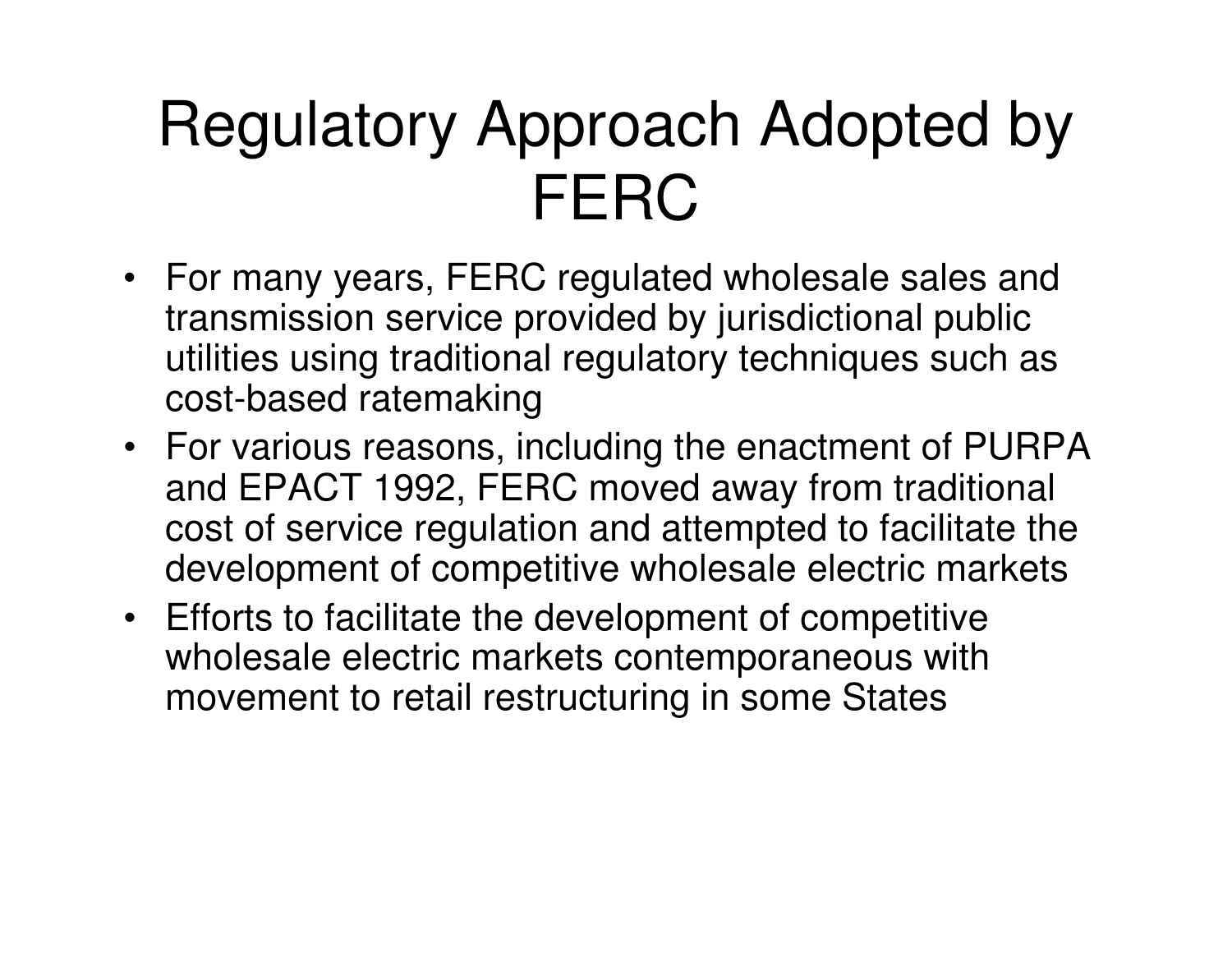## FERC Initiatives to Facilitate Competitive Wholesale Markets

- • Imposed open access requirements as a condition for approval of mergers and other transactions
- Authorized generators to charge market-based rates rather than cost-based rates to •the extent that they did not possess inordinate market power
- Order 888 in 1996 found that the existing rules and regulations governing the •transmission system were unduly discriminatory and required all FERC-jurisdictional public utilities to
	- unbundle transmission service from generation service for the purpose of making wholesale sales
	- offer unbundled transmission service on a non-discriminatory basis
- Allowed the formation of RTO-operated organized day-ahead and real-time wholesale  $\bullet$ generation markets that addressed congestion using locational marginal pricing
- Order 2000 in 1999 required all FERC-jurisdictional public utilities to either join or •participate in the establishment of a regional transmission organization (RTO) or explain their decision not to do so
- FERC has continued to attempt to facilitate competitive wholesale electric markets by $\bullet$ 
	- establishing rules for the interconnection of generators to the transmission system
	- establishing tests for the presence of impermissible market power
	- adopting rules sanctioning market manipulation
	- refining rules for the operation of bilateral wholesale markets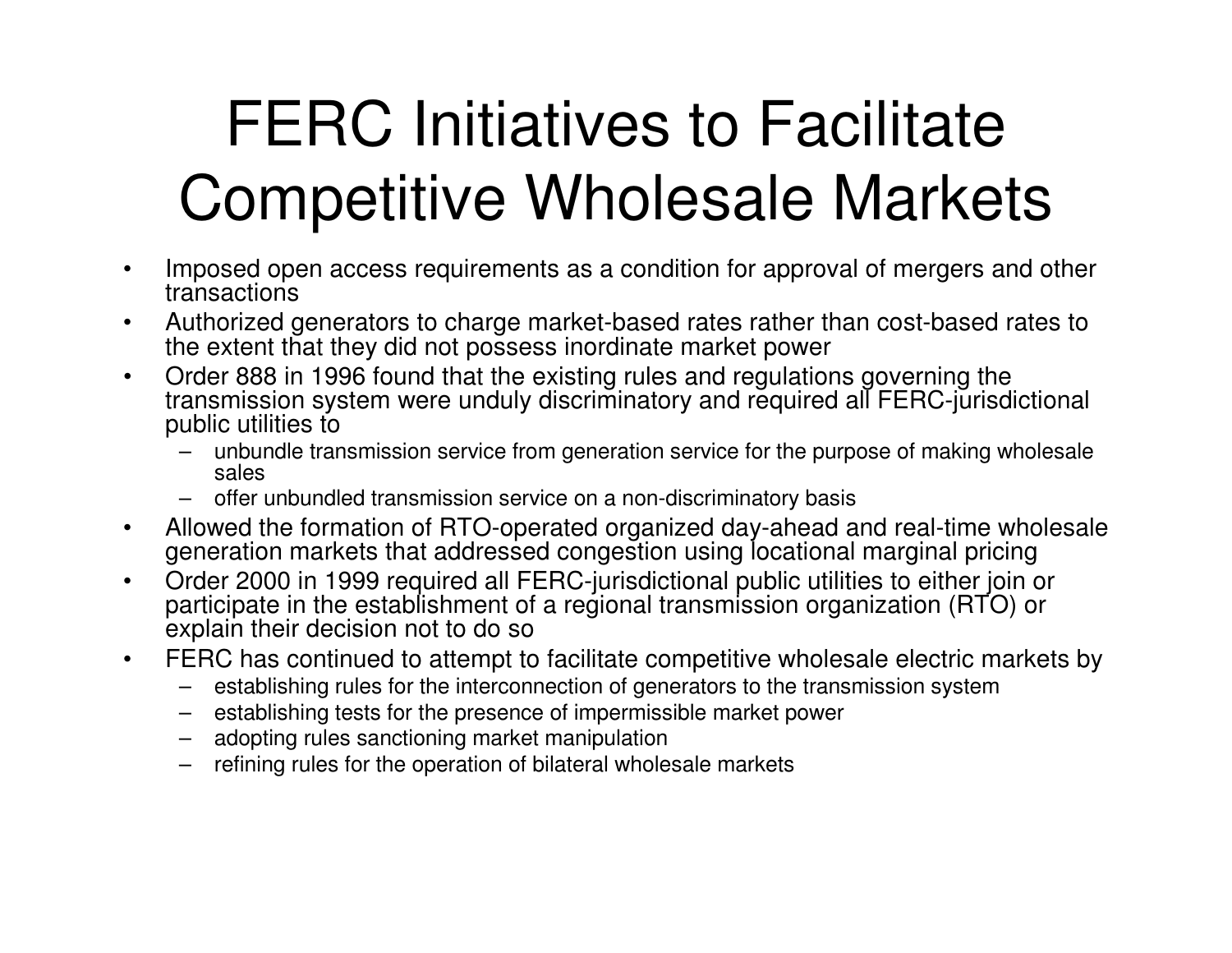## Current Jurisdictional Arrangements in the United States

- $\bullet$  Current arrangements for the provision of electric service stem from the jurisdictional determinations made by FERC in Order 888
- Under Order 888, FERC has jurisdiction over
	- wholesale sales of electric energy
	- wholesale transmission service
	- transmission component of unbundled retail rates
- Under Order 888, State Commissions have jurisdiction over
	- distribution component of retail service
	- generation component of retail service
	- transmission component of bundled retail service
- Jurisdictional determinations made by FERC in Order 888 were •affirmed by the Supreme Court in New York v. FERC, 535 U.S. 1 (2003)
- Actions taken by FERC within the scope of its jurisdiction binding on State Commissions (<u>Nantahala Power and Light Co. v. Thornburg,</u> 476 U.S. 953 (1986)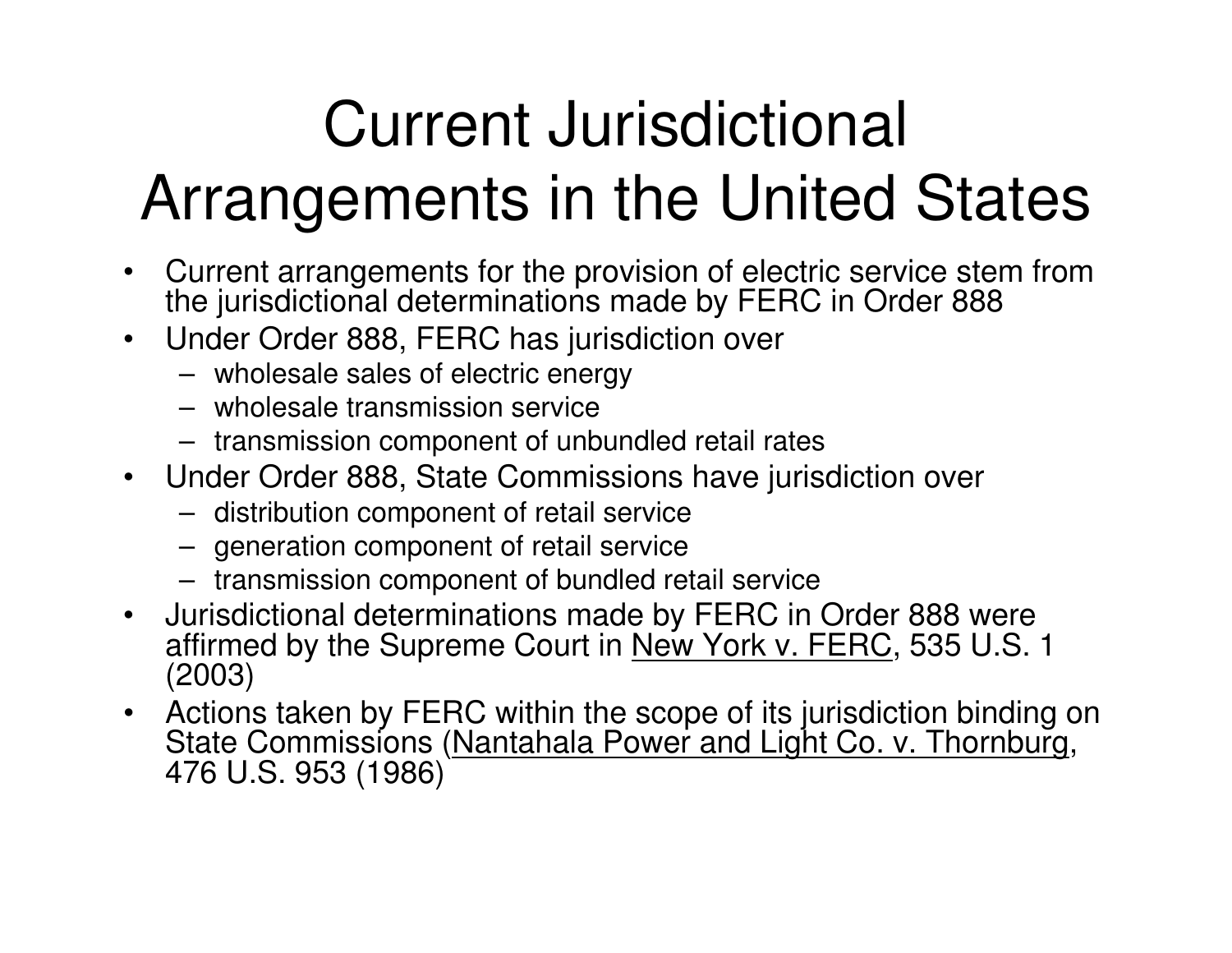# Existing Hybrid System

- $\bullet$  At present, a hybrid system for providing electric service exists in the United States
- Electric service currently provided to end-user customers in the  $\bullet$ United States in one of the following sets of circumstances
	- States with restructured retail markets and organized wholesale markets
	- States with traditionally-regulated retail markets and organized wholesale markets
	- States with traditionally-regulated retail markets and bilateral wholesale markets
- Regulatory rules different in each instance $\bullet$
- Congress could have changed existing jurisdictional arrangements in EPACT 2005, but did not do so $\bullet$
- Likely to have a hybrid system in the United States for the •foreseeable future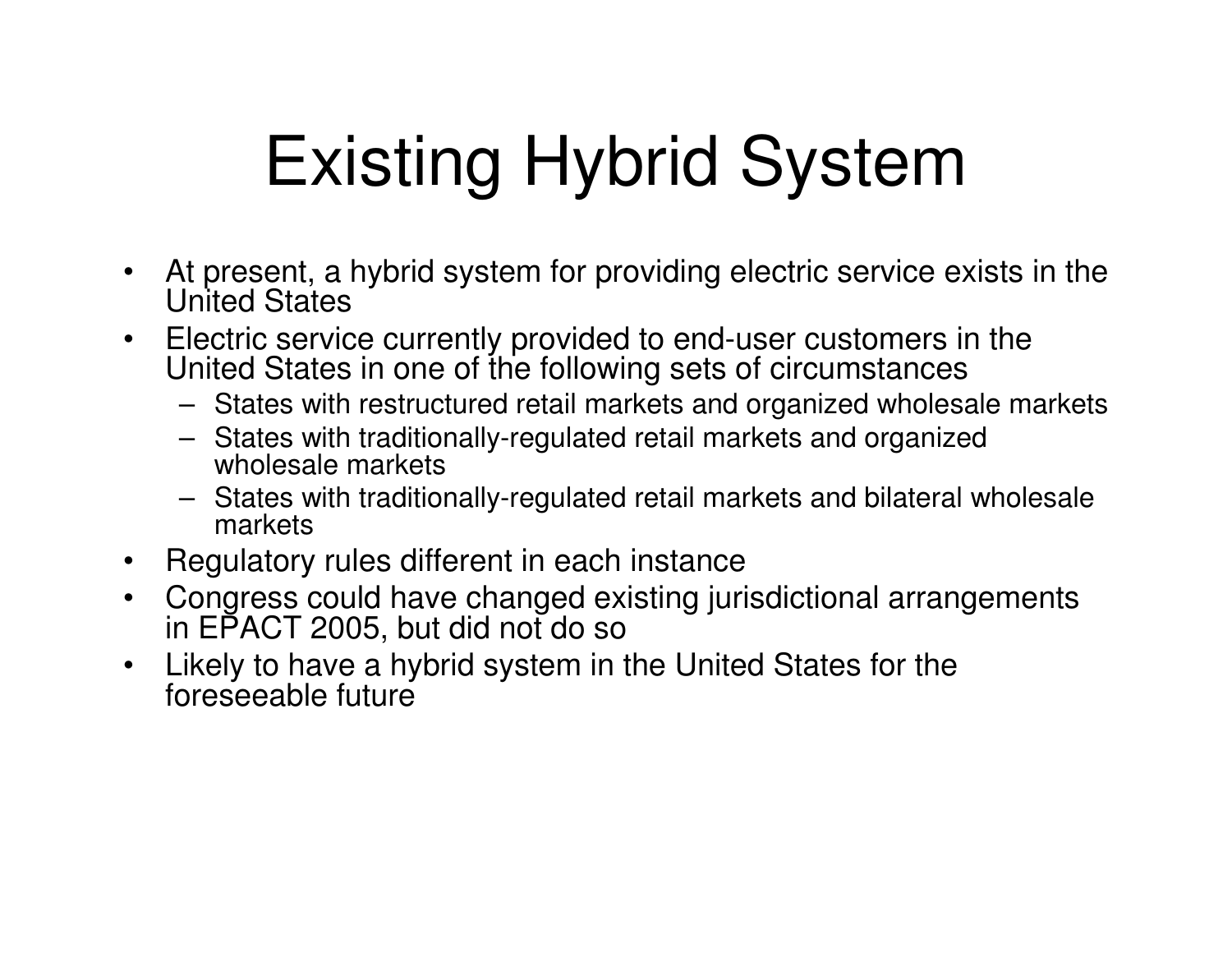## Current Federal-State Issues

- Jurisdictional tensions have existed between FERC and State Commissions in the past
- $\bullet$  Likely to be similar jurisdictional tensions on occasion in the future
- At present, neither the FERC nor State Commissionshave perfect jurisdiction over the electric industry
	- $-$  Same issues subject to evalusive FFRC iurisdiction (r. Some issues subject to exclusive FERC jurisdiction (rates for wholesale sales and interstate transmission service)
	- **Lating Contract**  Some issues subject to exclusive State Commission jurisdiction (rates for distribution and retail generation service)
	- – Some issues subject to concurrent FERC and State Commission jurisdiction (asset transfers and affiliate transactions
- Have to work together to address issues of mutual concern